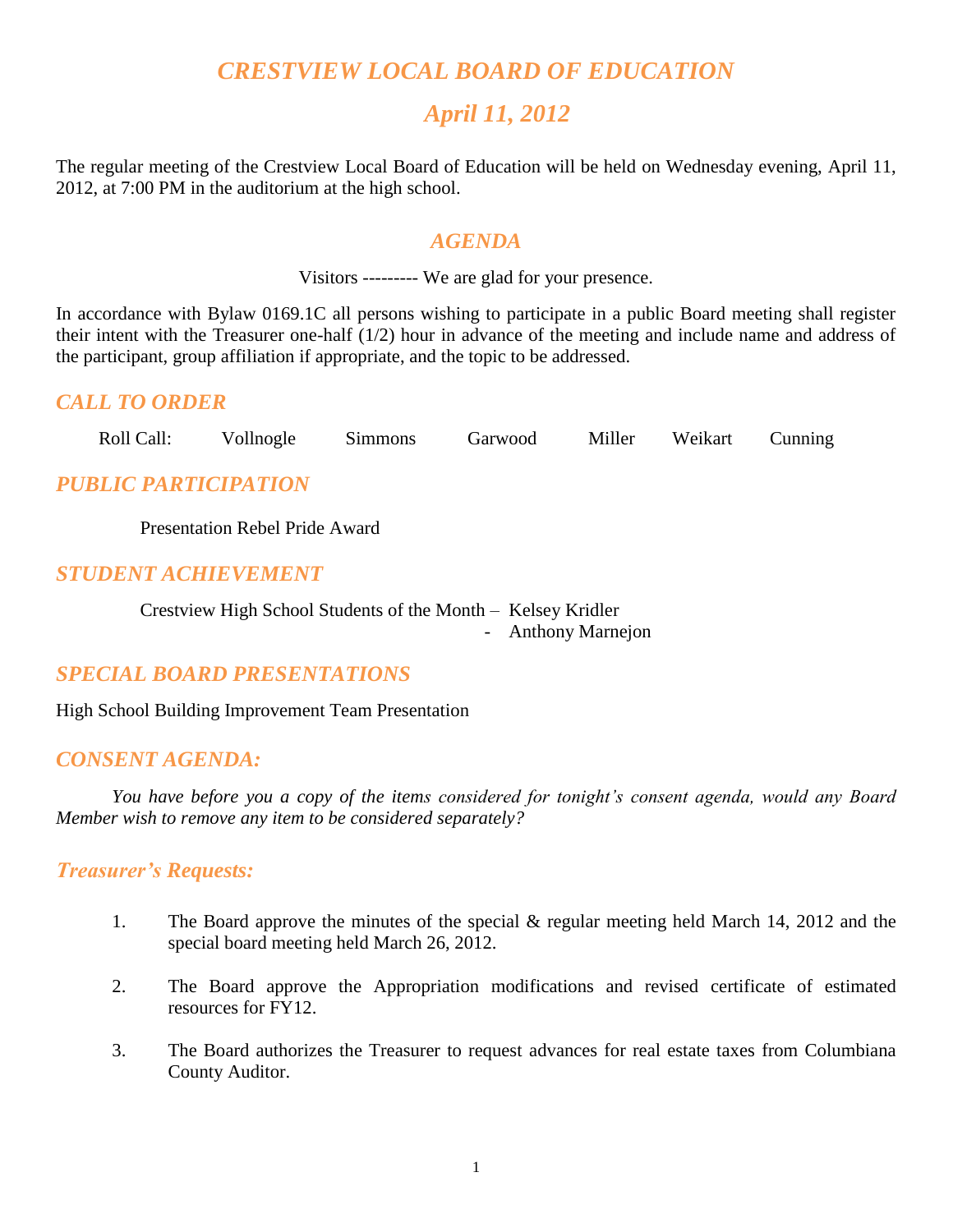## *Superintendent's Requests:*

1. The Board approve the following licensed personnel to be re-employed for the 2012-13, 2013-14, 2014-15 school years on a three (3) year limited contract basis according to salary schedule:

| Katherine Bennett | Lisa Campbell           | Jacqueline Evans |
|-------------------|-------------------------|------------------|
| Joshua Hawkins    | Deborah Stockman        | Barbara Lipp     |
| Danielle Orville  | Jamie Perna (Part-time) | Cynthia Straney  |

2. The Board approve the following licensed personnel to be re-employed for the 2012-13 school year on a one (1) year limited contract basis according to salary schedule:

| Doris Buzzard - CMS Teacher                                     | Jill Griffith – CES Teacher                  |
|-----------------------------------------------------------------|----------------------------------------------|
| Stephanie Herriott – CMS Teacher Celia Lewis – STEM (Part-time) |                                              |
| Allison Oldfield – CMS Teacher                                  | Colby Ray – CES Teacher                      |
| Sheena Vincent – CMS Teacher                                    | Crystal Weikart – Gifted Teacher (Part-time) |

3. The Board approve the following licensed personnel to be granted a one (1) year limited contract basis for the 2012-13 school year as an Instructional Tutors according to the established wage rate; all required reports are on file:

> Linda Garwood – High School Instructional Tutor Celia Lewis – Middle School Instructional Tutor Ben Corll – Elementary School Instructional Tutor

4. The Board approve the following nonteaching personnel to be granted a one (1) year limited contract for the 2012-13 school year according to wage rate for the assignment designated; all required reports are on file:

> Christine Gecina – Elementary School Activity Funds Cashier Hollee Gates – Middle School Activity Funds Cashier Deborah Walker – High School Activity Funds Cashier

5. The Board approve the following nonteaching personnel be granted a two (2) year limited contract for the 2012-13 and 2013-14 school years according to wage rate for the assignment designated:

| Keith Gallagher – Head Cook            | Michael Herstine - Custodian |
|----------------------------------------|------------------------------|
| Kristan Rydarowicz – Cafeteria Cashier | Tracy Simmons – Bus Driver   |

6. The following nonteaching personnel be granted a continuing contract beginning the 2012-13 school year according to wage rate for the assignment designated:

Michelle Crawford – CMS Cafeteria Cashier

- 7. The Board approve Summer Enrichment and Intervention to be held at Crestview Middle School for a two (2) week period June 4-15, 2012.
- 8. The Board approve Elementary School Summer Enrichment and Intervention to be held at Crestview Elementary School for a one (1) week period June 11-15, 2012.
- 9. The Board approve High School Summer OGT Intervention to be held at Crestview High School for a one (1) week period June 18-22, 2012.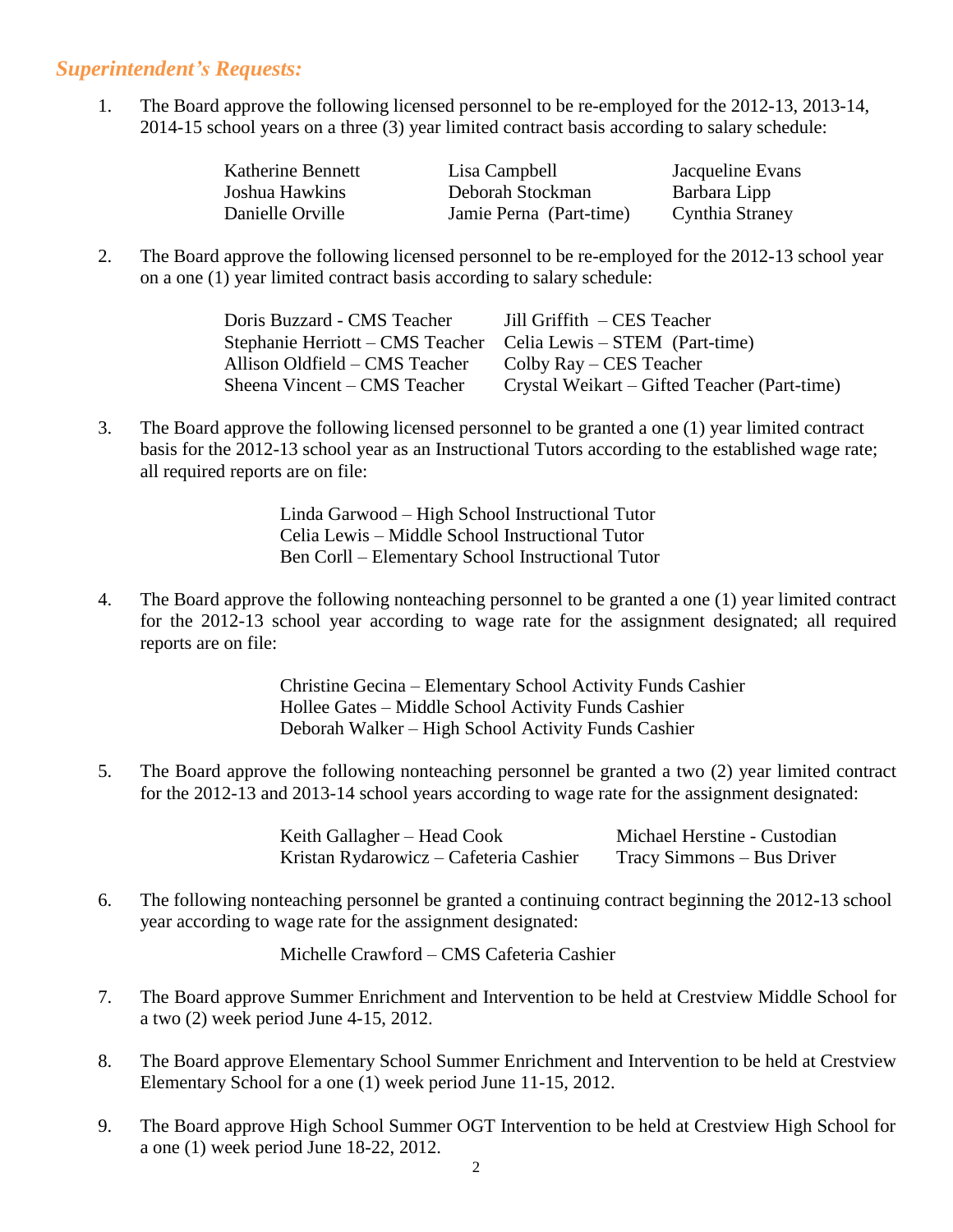- 10. The Board approve the resignation of Christopher Stewart, Technology Assistant, effective April 9, 2012.
- 11. The Board grant supplemental contracts to the following certificated personnel for the 2012-2013 school year as per salary schedule for the assignment designated; all required reports are on file:

Kathy Cattrell – CHS Envirothon Team Coach Kathy Bennett – CHS Librarian/Multi-Media ½ time Dominic Perry – CHS Varsity Assistant Football Coach Dominic Perry – Community Weight Room Manager Wayne Biser – CHS Varsity Head Golf Coach Linda Garwood – Varsity Girls Head Soccer Coach Wayne Biser – CMS Spring Sports Combined  $5<sup>th</sup>/6<sup>th</sup>$ Wayne Biser – CMS Winter Sports Combined  $5<sup>th</sup>/6<sup>th</sup>$ Monica McDonough – CMS Intervention Summer School Teacher (2012) Cynthia Straney  $-7<sup>th</sup>$  Grade Girls Basketball Coach Cynthia Straney  $-8^{th}$  Grade Girls Volleyball Coach Cynthia Straney – CMS Girls Track Coach Michael Adams - 8<sup>th</sup> Grade Boys Basketball Coach Sheena Vincent – Saturday School Monitor Sheena Vincent – Fall Sports Combined  $5^{th}/6^{th}$ Colby Ray - CES Kindergarten Registration (2012) Benjamin Corll - CES Intervention Summer School Teacher (2012) Lisa Campbell - CES Kindergarten Registration (2012) Lisa Hughes – CES Librarian/Multi-Media Janet Leipheimer – CES Kindergarten Registration (2012) Lori Yuhaniak - CES Kindergarten Registration (2012) Jill Griffith - CES Kindergarten Registration (2012) Jacqueline Evans – CES Music Jill Hall – CMS Librarian Media Jill Hall – CMS Yearbook Deborah Stockman – CMS Camp Fitch Rick Gates – Title 1 Coordinator Nancy Dicken – CMS Camp Fitch Jacklynn Mercer – CHS National Honor Society Ann Hall – CHS Spanish Club Advisor Jamie Perna – CMS Art Club Advisor Jamie Perna – Camp Fitch Allison Oldfield – Camp Fitch Kathryn Davis – Saturday School Monitor

12. The Board grant supplemental contracts to the following nonteaching personnel for the 2012-13 school year as per salary schedule for the assignment designated pursuant to O.R.C. 3313.53; all required reports are on file:

> Alisha Auer – CHS Varsity Head Volleyball Coach Janet Muntean – CHS Freshman Volleyball Coach Janet Muntean – Student Safe Driving Program Co-Coordinator Jonathan Kinkead – CHS Varsity Boys Head Soccer Coach Tricia Wilson – CMS  $7<sup>th</sup>$  Grade Girls Volleyball Coach Jay Radman – CMS Boys Track Coach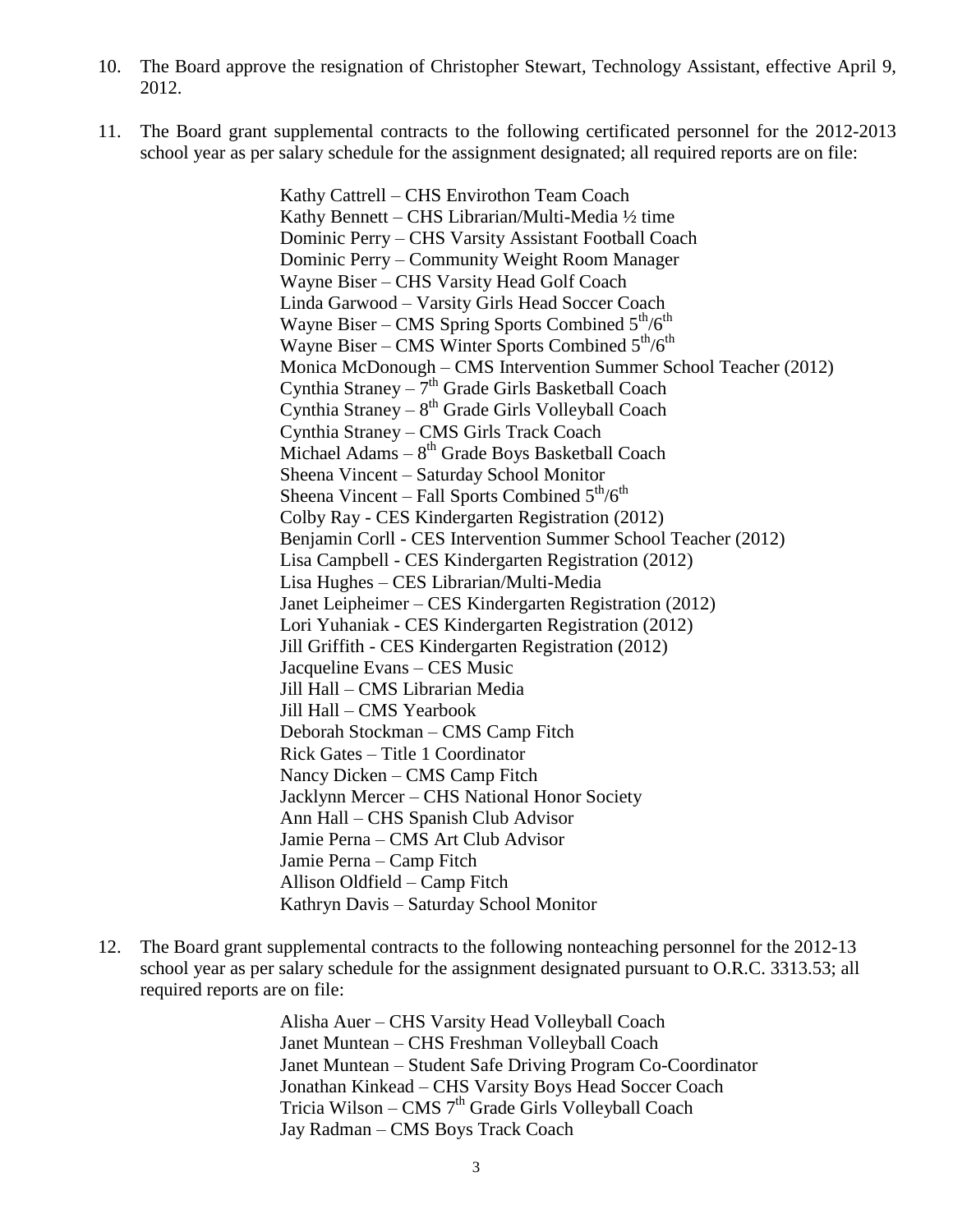Cindy Schmidt - Student Safe Driving Program Co-Coordinator James Gates – Varsity Assistant Girls Basketball Coach Alainna Pyatt – CMS  $7<sup>th</sup>/8<sup>th</sup>$  Winter Sports Cheerleader Advisor Alainna Pyatt – CHS Varsity/J.V. Fall Sports Cheer Advisor James Gilbert – 8<sup>th</sup> Grade Girls Basketball Coach

13. The Board grant supplemental contracts to the following nonteaching personnel for the 2011-12 school year as per salary schedule for the assignment designated pursuant to O.R.C. 3313.53; all required reports are on file:

> Tim Ridzon – CHS Volunteer Boys Baseball Coach Corey Yoakam – Volunteer Track Coach

- 14. The Board grant Family Medical Leave to Shelby Gwin beginning March 30, 2012.
- 15. The Board approve the resignation of Joshua Hawkins, Middle School Teacher, effective at the end of the 2011-12 school year.
- 16. The Board approve the retirement resignation of Marsha Kind, High School Teacher, effective at the end of the 2011-12 school year.

## **END of CONSENT AGENDA**

Recommend the Board approve the consent agenda as presented:

|          |                                                                                                                 | Moved by _____, second by _____ to approve consent agenda. Vote yes: $\_\_\_\_\_$ , $\_\_\_\_\_\_$ , $\_\_\_\_\_$ , $\_\_\_\_\_$ , $\_\_\_\_\_$ |                       |  |
|----------|-----------------------------------------------------------------------------------------------------------------|-------------------------------------------------------------------------------------------------------------------------------------------------|-----------------------|--|
| Vote no: | the contract of the contract of the contract of the contract of the contract of the contract of the contract of | Absent:                                                                                                                                         | Motion carried Failed |  |

## *Treasurer's Requests/Recommendations not included in Consent Agenda:*

1. Recommend: The Board approve financial reports and investments as prepared and presented.

Moved by \_\_\_\_\_, second by \_\_\_\_\_. Vote yes: \_\_\_\_\_, \_\_\_\_\_, \_\_\_\_\_, \_\_\_\_\_, \_\_\_\_\_. Vote no: \_\_\_\_,  $\underline{\hspace{1cm}}$ ,  $\underline{\hspace{1cm}}$ ,  $\underline{\hspace{1cm}}$ ,  $\underline{\hspace{1cm}}$  Absent:  $\underline{\hspace{1cm}}$ ,  $\underline{\hspace{1cm}}$ . Motion carried  $\underline{\hspace{1cm}}$ . Failed  $\underline{\hspace{1cm}}$ .

- 2. The Board authorize the Superintendent and Treasurer to advertise for the following:
	- a. Purchase of a new bus
	- b. Replacement of Middle School gym bleachers
	- c. Parking lot pavement/repairs

Moved by \_\_\_\_\_, second by \_\_\_\_\_. Vote yes:  $\_\_\_\_\_\_\_\_\_\_\_\_\_\_\_$  \_\_\_\_\_, \_\_\_\_\_, \_\_\_\_\_. Vote no:  $\_\_\_\_\_\$ \_\_\_\_, \_\_\_\_\_, \_\_\_\_\_\_, Absent: \_\_\_\_\_, \_\_\_\_\_. Motion carried \_\_\_\_\_. Failed \_\_\_\_\_.

#### 3. Recommend: The Board accept donations from:

- a. Thomas & Bonnie Oliver  $\qquad \qquad$  \$ 65.00 to CHS Football
- b. Rick & Rhonda Coppock  $$ 520.00$  to CHS Football
- c. Scott Kacenski  $$ 65.00 \text{ to } CHS$  Football
- 
- 
- 
- 
- d. JP Industrial Products \$1,000.00 to CHS Football for equipment

| Moved by ______, second by ______. Vote yes: |                     |                    | vote no: |
|----------------------------------------------|---------------------|--------------------|----------|
| Absent <sup>.</sup>                          | Motion carried [15] | Faile <sup>J</sup> |          |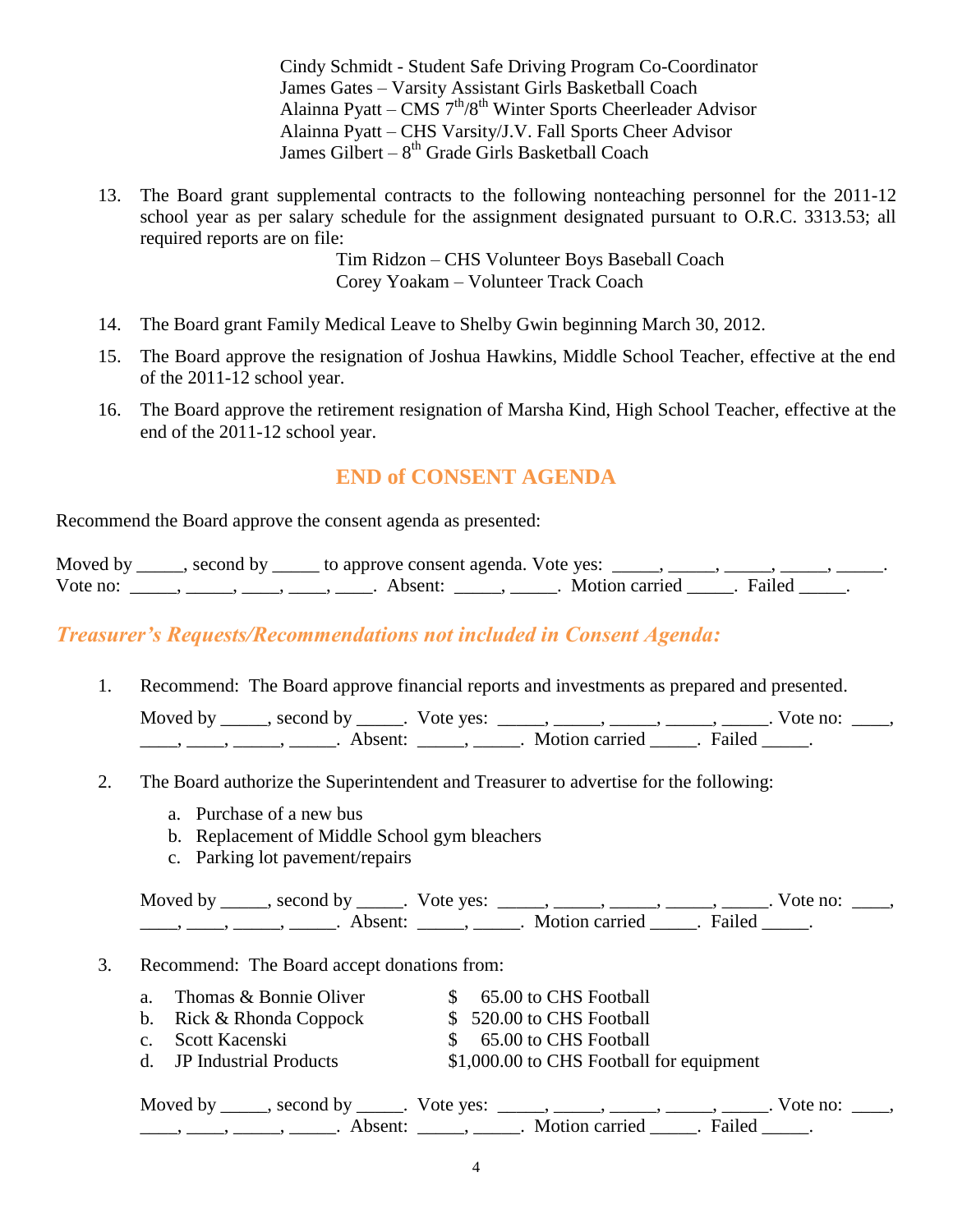4. Recommend: The Board approve the transfer of \$15,000 to Band Fund for the purchase of band uniforms and forgive repayment of this amount from the Music Boosters.

| Moved by | second by           | Vote yes: |                |        | Vote no: |
|----------|---------------------|-----------|----------------|--------|----------|
|          | Absent <sup>.</sup> |           | Motion carried | Failed |          |

# *Race To The Top:* Mr. Miller

## *Board Reports:*

| 1. | <b>Career Center Report</b>               | Mr. Simmons         |
|----|-------------------------------------------|---------------------|
| 2. | <b>Student Achievement Liaison Report</b> | Dr. Miller          |
| 3. | Legislative Report                        | Mr. Garwood         |
| 4. | <b>Student Board Member Report</b>        | <b>Adam Cunning</b> |

## *Board Committee Reports:*

| 1. Buildings & Grounds | Mr. Garwood   |
|------------------------|---------------|
| 2. Athletic Council    | Mr. Simmons   |
| 3. Personnel           | Mr. Vollnogle |
| 4. Finance Audit       | Mr. Simmons   |
| 5. Policy              | Mr. Simmons   |
| 6. Communications      | Mr. Weikart   |
| 7. Insurance           | Mr. Vollnogle |

## *Administrative Reports:*

|    | <b>Elementary School</b> | Mrs. Dangerfield | (Attachment - Green)    |
|----|--------------------------|------------------|-------------------------|
| 2. | Middle School            | Mr. MacKay       | (Attachment - Gold)     |
| 3. | High School              | Mrs. Dickson     | (Attachment - Blue)     |
| 4. | <b>Special Education</b> | Mr. Hill         | $(Attachment - Yellow)$ |
|    | Athletic                 | Mr. Baltputnis   | (Attachment – Lilac)    |
| 6. | Lunchroom                | Mrs. Peddicord   | (Attachment - Cherry)   |
| 7. | Technology               | Mr. Miller       | (Attachment – Salmon)   |
| 8. | Transportation           | Mr. Floor        | (Attachment - Tan)      |
| 9. | Maintenance              | Mr. Radman       | $(Attachment - Ivory)$  |
|    |                          |                  |                         |

## **Superintendent's Report:** Mr. Dilling

# *Superintendent's Requests/Recommendations not included in Consent Agenda:*

1. Recommend : The Board adopt the following Board Policies/Bylaws which were presented for review at the March 14, 2012 board meeting:

| <b>Description</b>                     | <b>New/Revised/Replacement/Delete</b> |
|----------------------------------------|---------------------------------------|
| Superintendent of Schools              | Delete                                |
| Responsibilities of the Superintendent | Revised                               |
| Evaluation of the Superintendent       | Revised                               |
| Duties of the Treasurer                | Delete                                |
| Duties of the Treasurer                | Revised                               |
| <b>Evaluation of the Treasurer</b>     | Revised                               |
|                                        |                                       |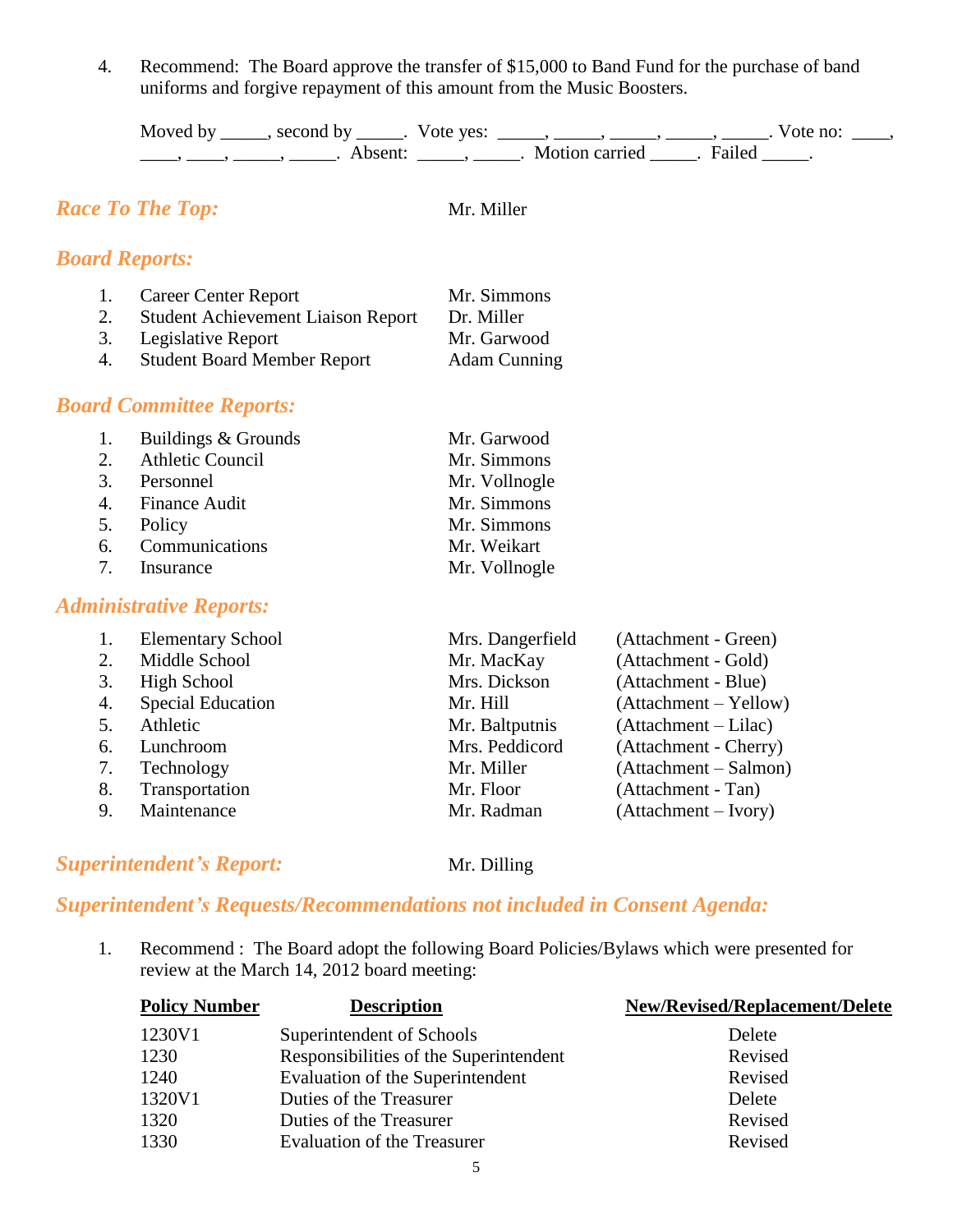| 1530      | <b>Evaluation of Administrators</b>                                                       | Revised    |
|-----------|-------------------------------------------------------------------------------------------|------------|
| 1540      | <b>Suspension of Administrative Contracts</b>                                             | Revised    |
| 3120.06   | Selecting Student Teachers/Administrative Interns                                         | Revised    |
| 3131      | Reduction in Staff                                                                        | Revised    |
| 5460.01   | Diploma Deferral                                                                          | <b>New</b> |
| 6460      | <b>Vendor Relations</b>                                                                   | Revised    |
| 7530.01V2 | <b>Staff Use of Wireless Communication Devices</b>                                        | Revised    |
| 7540.03   | Student Network & Internet Acceptable Use & Safety                                        | Revised    |
| 7540.04   | Staff Network & Internet Acceptable Use & Safety                                          | Revised    |
| 8320.01   | <b>Personal Information Systems</b>                                                       | Revised    |
| 8330      | <b>Student Records</b>                                                                    | Revised    |
| 8405      | <b>Environmental Health and Safety Issues</b>                                             | Revised    |
| 8451      | Pediculosis (Head Lice)                                                                   | <b>New</b> |
|           | Moved by ____, second by _____. Vote yes: _____, _____, ____, ____, ____. Vote no: _____, |            |

2. Recommend: The Board award the contract for District Landscape Maintenance and Mowing to Hephner Lawn Care, LLC as recommended by John Dilling, Superintendent for 2012.

| Moved by | second by | Vote yes: |                |               | vote no: |
|----------|-----------|-----------|----------------|---------------|----------|
|          | Absent    |           | Motion carried | <b>Failed</b> |          |

3. The Board approve to enter into an R.C. 3313.843 Agreement between Crestview Local School District and the CCESC (Columbiana County Educational Service Center) for the 2012-13 school year, as follows:

#### **AGREEMENT**

- 1. The School District and Educational Service Center hereby agree, prior to March 1, 2012, to not terminate any agreement for services between the School District and Educational Service Center
- 2. The School District and Educational Service Center further agree to enter into an agreement for the provision of the following services pursuant to R.C. 3313.843, a copy of which shall be filed with the Ohio Department of Education before July 1, 2012:
- 3. Supervisory Teachers
- 4. In-service and continuing education programs for district personnel
- 5. Curriculum Services
- 6. Research and development programs
- 7. Academic instruction for which the governing board employs teachers
- 8. Assistance in the provision of special accommodations and classes for students with disabilities
- 9. Any other services the School District and Educational Service Center agree can be better provided by the Educational Service Center and are not provided under an agreement entered into under R.C. 3313.845.
- 10. Nothing in this Agreement prohibits the School District and Educational Service Center from entering into contracts authorized by law including, but not limited to, R.C. 3313.845.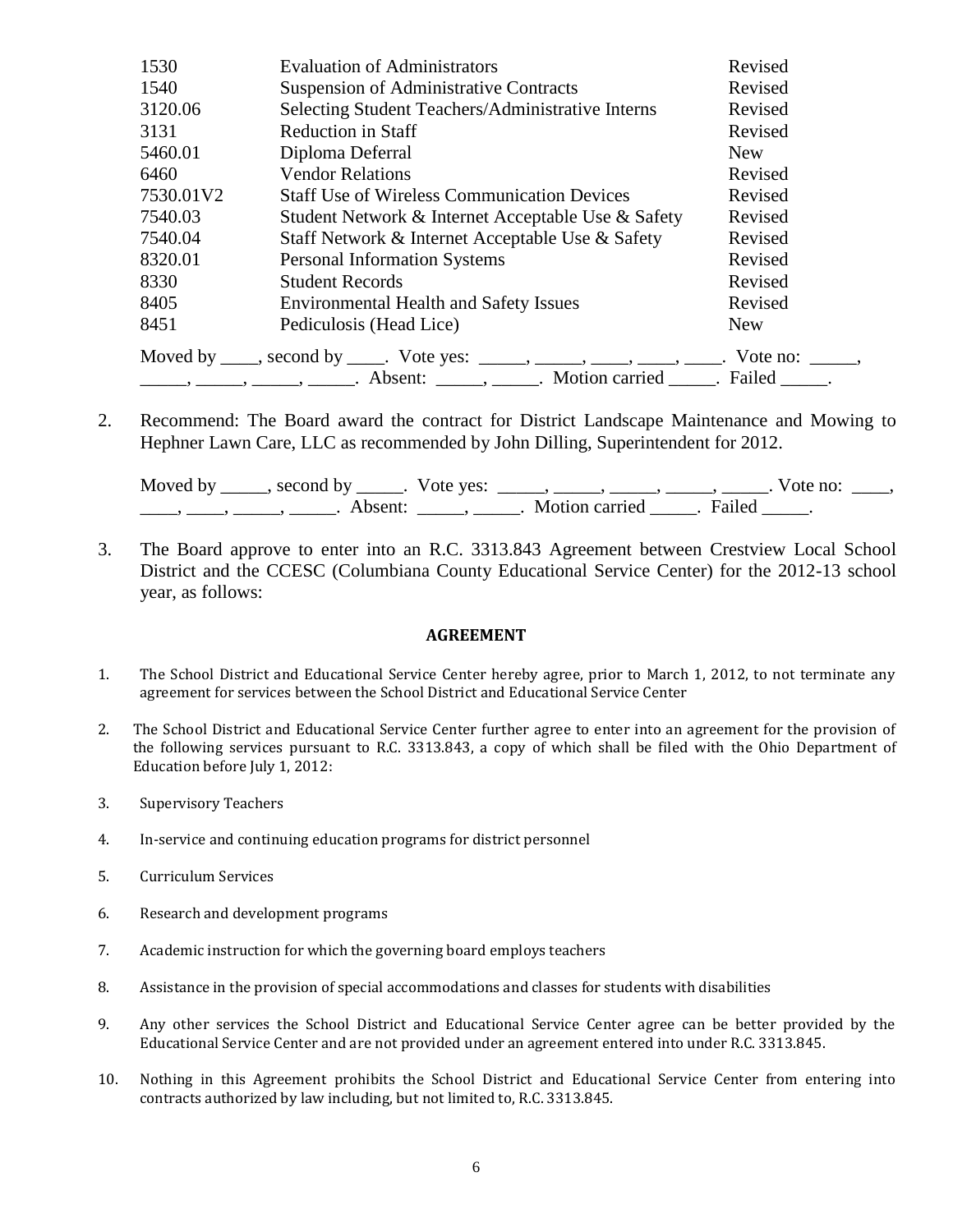- 11. The failure of any Party to insist on strict compliance with this Agreement, or to exercise any right or remedy hereunder, shall not constitute a waiver of any rights contained herein or estop any Party from thereafter demanding full and complete compliance therewith, nor prevent any Party from exercising any right or remedy in the future.
- 12. If any provision of this Agreement is held to be illegal, invalid, or unenforceable under any present or future law, and if the rights or obligations of any party under this Amendment will not be materially and adversely affected thereby, (a) such provision will be fully severable, (b) this Agreement will be construed and enforced as if such illegal, invalid, or unenforceable provision had never comprised a part hereof, (c) the remaining provisions of this Agreement will remain in full force and effect and will not be affected by the illegal, invalid, or unenforceable provision or by its severance herefrom, and (d) in lieu of such illegal, invalid, or unenforceable provision, there will be added automatically as a part of this Agreement, a legal, valid, and enforceable provision as similar in terms to such illegal, invalid, or unenforceable provision as may be possible.
- 13. This Agreement supersedes all prior discussions and agreements between and among the School District and Educational Service Center; and contains the sole and entire agreement between the Parties. No amendment to this instrument shall be valid unless it is in writing and signed by the Parties.
- 14. This Agreement may be executed in counterparts, each of which shall be an original, but together shall constitute one and the same instrument.
- 15. This Agreement has been entered into following opportunity for and/or full discussion, disclosure, and consultation with legal counsel. As a result of a full understanding of the contents of this Agreement, the Parties voluntarily and without duress enter this Agreement.

| Moved by second by |                     | Vote yes: |                     | $\sqrt{\circ}$ te no: |  |
|--------------------|---------------------|-----------|---------------------|-----------------------|--|
|                    | Absent <sup>.</sup> |           | Failec <sup>1</sup> |                       |  |

4. Recommend: The Board adopt the following resolution proclaiming the month of April, 2012, as National Volunteer Week in recognition of the dedication and contributions of the many volunteers in the Crestview Local School District:

*Whereas*, the Crestview Community has the ability to inspire, equip and mobilize people to take action that provides encouragement and support to our students and our schools and,

*Whereas*, the Crestview Schools benefit from the generosity and service of many volunteers in our schools and,

*Whereas*, volunteers are vital to our future as a caning and productive nation and,

*Whereas*, the many volunteers serving our schools keep **Crestview the heart of our Community,**

*Now therefore, be it resolved***,** that that Crestview Board of Education celebrate the month of April as the month that we recognize the many volunteers that serve our school and thank them for their generosity!

Moved by \_\_\_\_\_, second by \_\_\_\_\_. Vote yes:  $\frac{1}{\sqrt{2}}$ , \_\_\_\_, \_\_\_\_, \_\_\_\_, \_\_\_\_. Vote no: \_\_\_, \_\_\_\_\_, \_\_\_\_\_\_, \_\_\_\_\_\_\_. Absent: \_\_\_\_\_\_, \_\_\_\_\_\_. Motion carried \_\_\_\_\_\_. Failed \_\_\_\_\_.

5. Recommend: The Board award a contract to X-Treme Landscape, for landscaping around the Performing Arts Center. Total amount of contract is \$12,293.17.

Moved by \_\_\_\_\_, second by \_\_\_\_\_. Vote yes: \_\_\_\_\_, \_\_\_\_\_, \_\_\_\_\_, \_\_\_\_\_, \_\_\_\_\_. Vote no: \_\_\_\_,  $\underline{\phantom{a}}$ ,  $\underline{\phantom{a}}$ ,  $\underline{\phantom{a}}$ ,  $\underline{\phantom{a}}$ ,  $\underline{\phantom{a}}$  Absent:  $\underline{\phantom{a}}$ ,  $\underline{\phantom{a}}$ ,  $\underline{\phantom{a}}$  Motion carried  $\underline{\phantom{a}}$ . Failed  $\underline{\phantom{a}}$ .